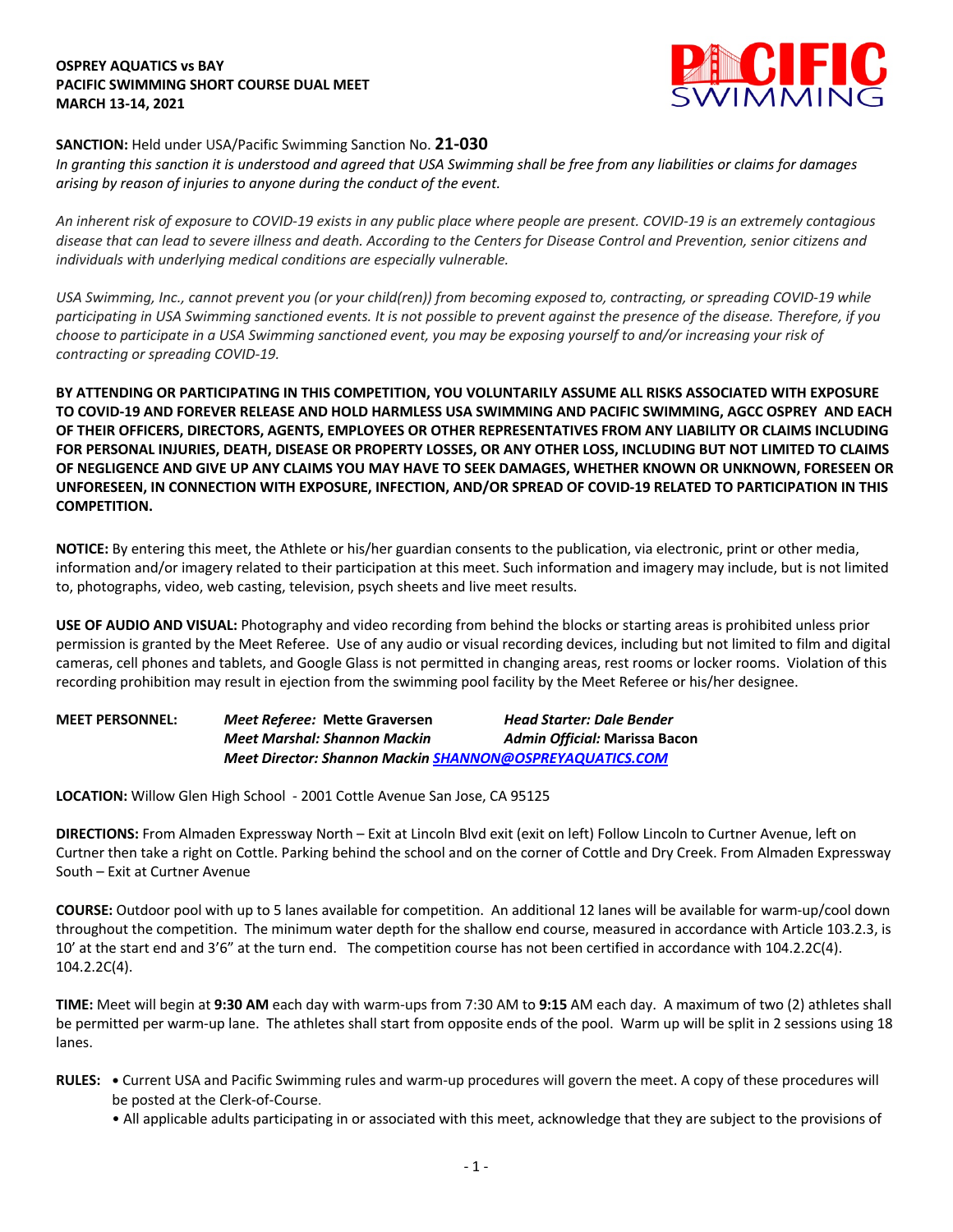the USA Swimming Minor Athlete Abuse Prevention Policy ("MAAPP"), and that they understand that compliance with the MAAPP policy is a condition of participation in the conduct of this competition.

- All events are timed finals.
- All events will swim fast to slow.
- Athletes may compete in **a maximum of 3** events per day.
- All Athletes ages 12 and under should complete competition within four (4) hours.

• Entries will be accepted until the number of splashes exceeds the estimated timeline, per the "Four-Hour Rule," based on the Athletes age and gender, or until the number of entered athletes meets the maximum facility capacity as determined by local health guidelines.

**•** If local conditions warrant it the Meet Referee, with the concurrence of the Meet Director, may require a mandatory scratch down. Immediate cash refunds will be made for any mandatory scratches.

- **All Coaches and Officials must wear their USA Swimming membership cards in a visible manner.**
- The local facilities guidelines, restrictions, and interpretation of the local public health guidelines shall be followed at the meet.

**ATTENTION HIGH SCHOOL ATHLETES:** If you are a high school athlete in season, you need to be Unattached from this meet. It is the athlete's responsibility to be Unattached from this meet. You can un-attach at the meet if necessary. This does not apply to athletes swimming under the rules of the Nevada Interscholastic Activities Association (NIAA).

**RACING STARTS:** Athletes must be certified by a USA Swimming member-coach as being proficient in performing a racing start or must start the race in the water. It is the responsibility of the Athlete or the Athlete's legal guardian to ensure compliance with this requirement.

**RESTRICTIONS:** • Smoking and the use of other tobacco products is prohibited on the pool deck, in the locker rooms, in spectator seating, on standing areas and in all areas used by Athletes, during the meet and during warm-up periods.

- Sale and use of alcoholic beverages is prohibited in all areas of the meet venue.
- No glass containers are allowed in the meet venue.
- No propane heater is permitted except for snack bar/meet operations.
- All shelters must be properly secured.
- Deck Changes are prohibited.

• Destructive devices, to include but not limited to, explosive devices and equipment, firearms (open or concealed), blades, knives, mace, stun guns and blunt objects are strictly prohibited in the swimming facility and its surrounding areas. If observed, the Meet Referee or his/her designee may ask that these devices be stored safely away from the public or removed from the facility. Noncompliance may result in the reporting to law enforcement authorities and ejection from the facility. Law enforcement officers (LEO) are exempt per applicable laws.

• Operation of a drone, or any other flying apparatus, is prohibited over the venue (pools, Athlete/Coach areas, Spectator areas and open ceiling locker rooms) any time Athletes, Coaches, Officials and/or Spectators are present.

• No spectators will be allowed on deck.

**ELIGIBILITY:** • Athletes must be current members of USA Swimming and enter their name and registration number on the meet entry card as they are shown on their Registration Card. If this is not done, it may be difficult to match the Athlete with the registration and times database. The meet host will check all Athlete registrations against the SWIMS database and if not found to be registered, the Meet Director shall accept the registration at the meet (a \$10 surcharge will be added to the regular registration fee). Duplicate registrations will be refunded by mail.

• Meet is open only to qualified athletes registered with **Osprey Aquatics (OAQ) and Swim South Bay (BAY)**. Athletes who are unattached but participating with **OAQ or BAY** are eligible to compete.

• Entries with **"NO TIME" will be Accepted.**

• Disabled Athletes are welcome to attend this meet and should contact the Meet Director or Meet Referee regarding any special accommodations on entry times and seeding per Pacific Swimming policy.

• Athletes 19 years of age and over may compete in the meet for time only, no awards. Such Athletes must have met standards for the 17-18 age group.

• The Athlete's age will be the age of the Athlete on the first day of the meet.

**ENTRY FEES:** \$4.00 per event plus an \$8.00 participation fee per Athlete.

**ONLINE ENTRIES:** This meet is a team entered meet. Hytek file of entries should be sent to shannon@ospreyaquatics.com by March 7th, 2021. LATE ENTRIES WILL NOT BE ACCEPTED. NO REFUNDS.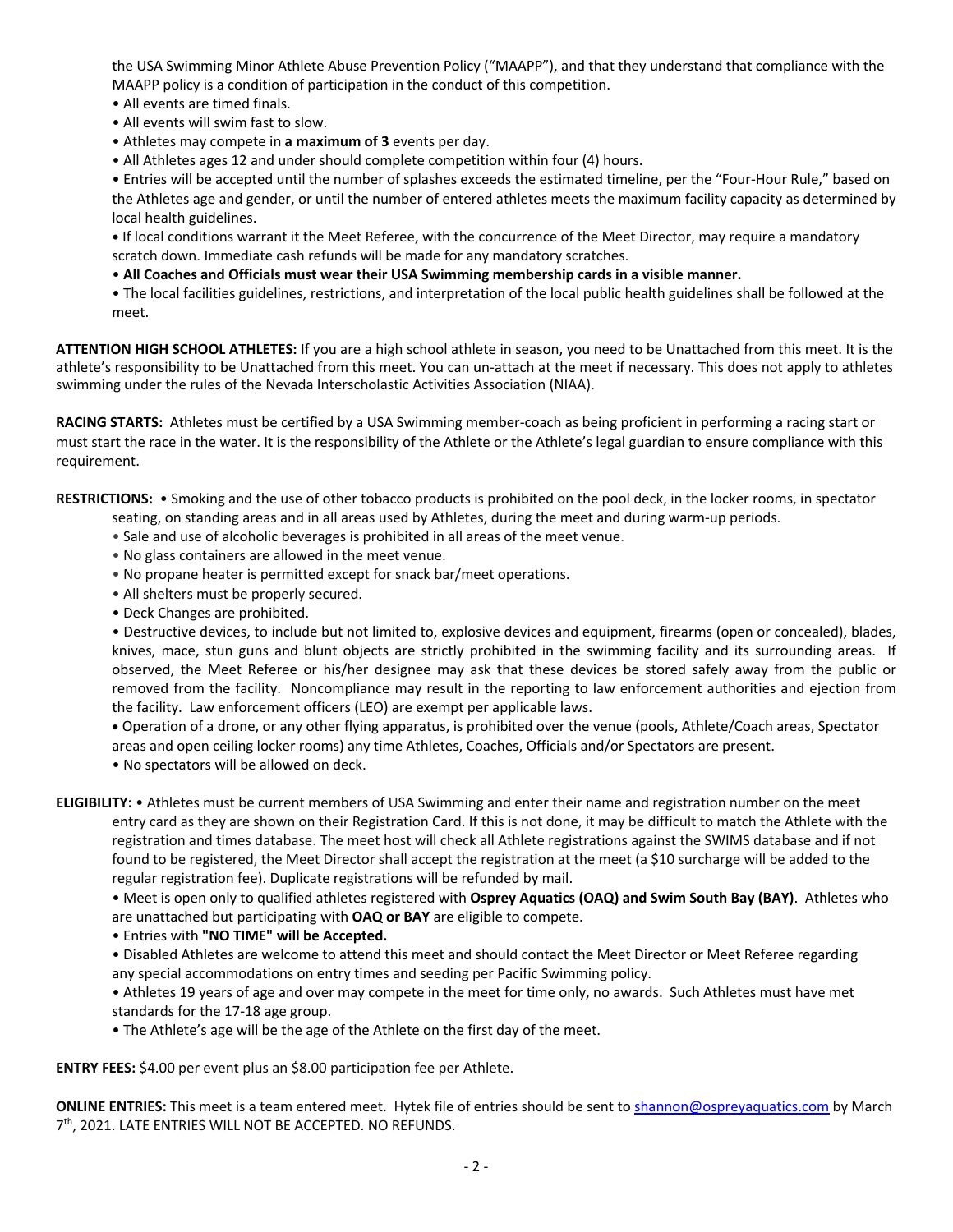**CHECK-IN:** The meet shall be pre-seeded. Athletes shall report to the bull-pen area at their scheduled time for each event. Once your heat has entered the pool deck area you will not be able to be added to the event.

**SCRATCHES:** Any Athletes not reporting for or competing in an individual timed final event that they have entered shall not be penalized.

**AWARDS:** Ribbons will be awarded to the 1st – 8th place for each event in age groups (8&U, 9-10, 11-12). Athletes 13 years of age and older will not receive awards.

**ADMISSION:** There will be no spectators allowed on deck. Parent viewing area will be available for your athlete's heat only.

**MISCELLANEOUS:** No overnight parking is allowed. Facilities will not be provided after meet hours. Families are encouraged to park in the back lot and remain in cars when your swimmer is not in line to swim or in the process of swimming. If tents are set up on the field they must be spaced appropriately. Swimmers may not visit in other tents or cars.

**We have taken enhanced health and safety measures for our participants, guests and employees. You must follow all posted instructions while attending the Osprey meet. An inherent risk of exposure to Covid 19 exists in any public place where people are present. Covid 19 is an extremely contagious disease that can lead to severe illness and death. According to the Center for Disease Control and Prevention senior citizens and guests with underlying medical conditions are especially vulnerable. By attending this meet as a spectator or competitor you voluntarily assume all risks related to exposure to Covid 19.**

**USA Swimming, Inc., cannot prevent you (or your child(ren)) from becoming exposed to, contracting, or spreading COVID-19 while participating in USA Swimming sanctioned events. It is not possible to prevent against the presence of the disease. Therefore, if you choose to participate in a USA Swimming sanctioned event, you may be exposing yourself to and/or increasing your risk of contracting or spreading COVID-19.** 

| <b>SATURDAY</b> |                 |                 |                 | <b>SUNDAY</b>   |                             |                  |                 |  |  |
|-----------------|-----------------|-----------------|-----------------|-----------------|-----------------------------|------------------|-----------------|--|--|
| 8 & UN          | $9-10$          | 11-12           | 13/OVER         | 8 & UN          | $9 - 10$                    | $11 - 12$        | 13/OVER         |  |  |
| 25 BACK         | <b>200 FREE</b> | <b>200 FREE</b> | <b>200 FREE</b> | 25 BREAST       | 200 IM                      | 200 IM<br>200 IM |                 |  |  |
| <b>25 FLY</b>   | 100 BACK        | 100 BACK        | 100 BACK        | 25 FREE         | 100 BREAST                  | <b>50 FLY</b>    | 100 BREAST      |  |  |
| 50 BACK         | 50 BACK         | 50 BACK         | 200 BREAST      | <b>50 FLY</b>   | 100 BREAST<br><b>50 FLY</b> |                  | 200 BACK        |  |  |
| 100 IM          | <b>100 FLY</b>  | 200 BREAST      | <b>100 FLY</b>  | <b>100 FREE</b> | 50 BREAST                   | 200 BACK         | <b>200 FLY</b>  |  |  |
| 50 FREE         | 100 IM          | <b>100 FLY</b>  | 50 FREE         | 50 BREAST       | <b>100 FREE</b>             | 50 BREAST        | <b>100 FREE</b> |  |  |
|                 | 50 FREE         | 100 IM          |                 |                 |                             | <b>200 FLY</b>   |                 |  |  |
|                 |                 | 50 FREE         |                 |                 |                             | <b>100 FREE</b>  |                 |  |  |

## **EVENT SUMMARY**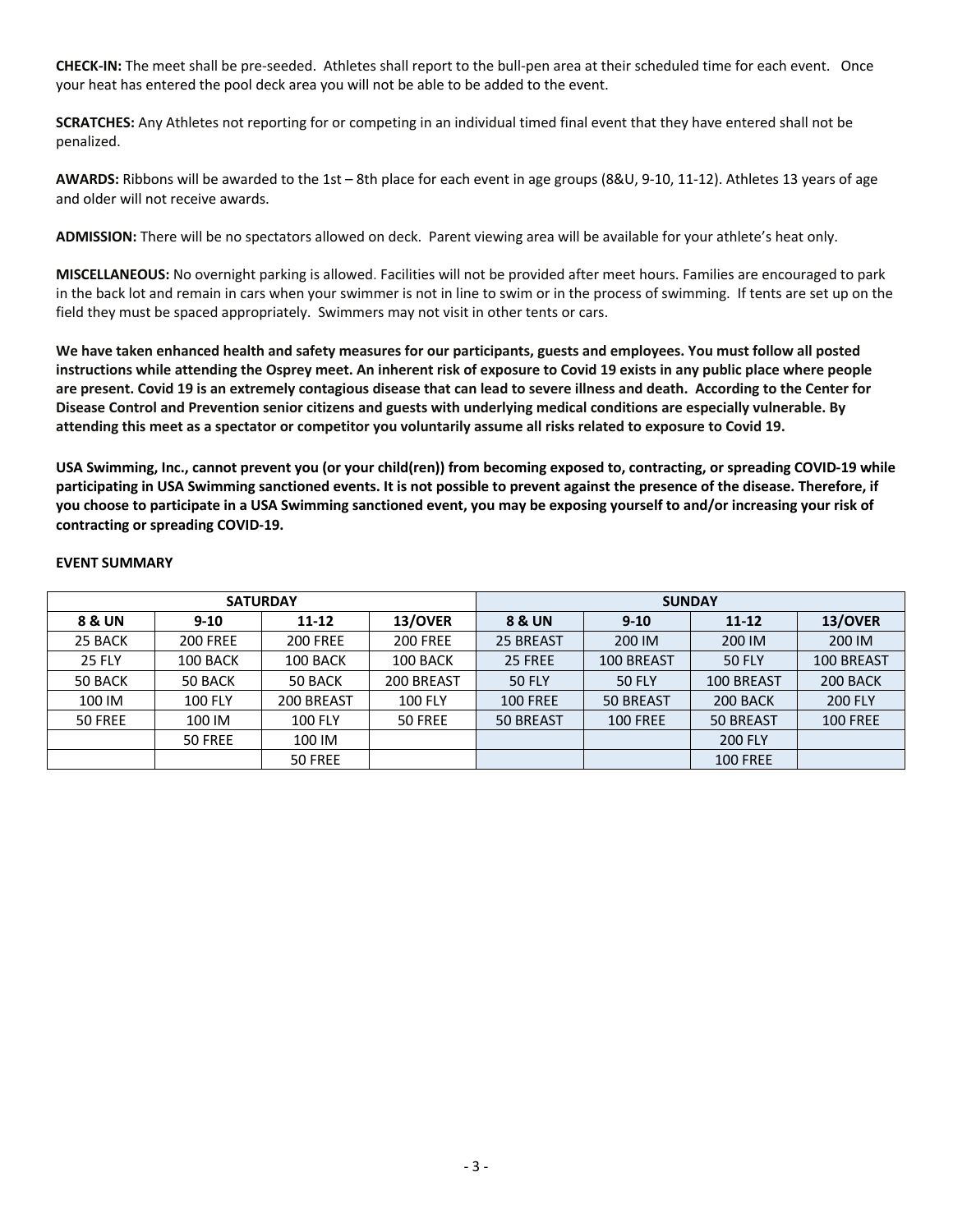| Saturday, March 13   |                      |                     |                      | Sunday, March 14     |              |
|----------------------|----------------------|---------------------|----------------------|----------------------|--------------|
| <b>Girls Event #</b> | Event                | <b>Boys Event #</b> | <b>Girls Event #</b> | <b>Event</b>         | Boys Event # |
| $\mathbf 1$          | 11 & Over 200 Free   | $\overline{2}$      | 35                   | 11 & Over 200 IM     | 36           |
| 3                    | 11 & Over 100 Back   | 4                   | 37                   | 11-12 50 Fly         | 38           |
| 5                    | 11 & Over 200 Breast | 6                   | 39                   | 11 & Over 100 Breast | 40           |
| $\overline{7}$       | 11-12 50 Back        | 8                   | 41                   | 11 & Over 200 Back   | 42           |
| 9                    | 11 & Over 100 Fly    | 10                  | 43                   | 11-12 50 Breast      | 44           |
| 11                   | 12 & UN 100 IM       | 12                  | 45                   | 11 & Over 200 Fly    | 46           |
| 13                   | 11 & Over 50 Free    | 14                  | 47                   | 11 & Over 100 Free   | 48           |
| <b>Break</b>         | <b>Break</b>         | <b>Break</b>        | <b>Break</b>         | <b>Break</b>         | <b>Break</b> |
| 15                   | 9-12 200 Free        | 16                  | 49                   | 9-12 200 IM          | 50           |
| 17                   | 8-UN 25 Back         | 18                  | 51                   | 8-UN 25 Breast       | 52           |
| 19                   | 9-12 100 Back        | 20                  | 53                   | 11-12 200 Back       | 54           |
| 21                   | 8-UN 25 Fly          | 22                  | 55                   | 9-12 100 Breast      | 56           |
| 23                   | 12 & Under 50 Back   | 24                  | 57                   | 8 - UN 25 Free       | 58           |
| 25                   | 11-12 200 Breast     | 26                  | 59                   | 12 & Under 50 Fly    | 60           |
| 27                   | 9-12 100 Fly         | 28                  | 61                   | 8 & Under 100 Free   | 62           |
| 29                   | 12 & UN 100 IM       | 30                  | 63                   | 11-12 200 Fly        | 64           |
| 31                   | 8 & UN 50 Free       | 32                  | 65                   | 12 & Under 50 Breast | 66           |
| 33                   | 9-12 50 Free         | 34                  | 67                   | 9-12 100 Free        | 68           |

| Sunday, March 14     |                      |              |  |  |  |  |  |  |
|----------------------|----------------------|--------------|--|--|--|--|--|--|
| <b>Girls Event #</b> | <b>Event</b>         | Boys Event # |  |  |  |  |  |  |
| 35                   | 11 & Over 200 IM     | 36           |  |  |  |  |  |  |
| 37                   | 11-12 50 Fly         | 38           |  |  |  |  |  |  |
| 39                   | 11 & Over 100 Breast | 40           |  |  |  |  |  |  |
| 41                   | 11 & Over 200 Back   | 42           |  |  |  |  |  |  |
| 43                   | 11-12 50 Breast      | 44           |  |  |  |  |  |  |
| 45                   | 11 & Over 200 Fly    | 46           |  |  |  |  |  |  |
| 47                   | 11 & Over 100 Free   | 48           |  |  |  |  |  |  |
| <b>Break</b>         | <b>Break</b>         | <b>Break</b> |  |  |  |  |  |  |
| 49                   | 9-12 200 IM          | 50           |  |  |  |  |  |  |
| 51                   | 8-UN 25 Breast       | 52           |  |  |  |  |  |  |
| 53                   | 11-12 200 Back       | 54           |  |  |  |  |  |  |
| 55                   | 9-12 100 Breast      | 56           |  |  |  |  |  |  |
| 57                   | 8 - UN 25 Free       | 58           |  |  |  |  |  |  |
| 59                   | 12 & Under 50 Fly    | 60           |  |  |  |  |  |  |
| 61                   | 8 & Under 100 Free   | 62           |  |  |  |  |  |  |
| 63                   | 11-12 200 Fly        | 64           |  |  |  |  |  |  |
| 65                   | 12 & Under 50 Breast | 66           |  |  |  |  |  |  |
| 67                   | 9-12 100 Free        | 68           |  |  |  |  |  |  |